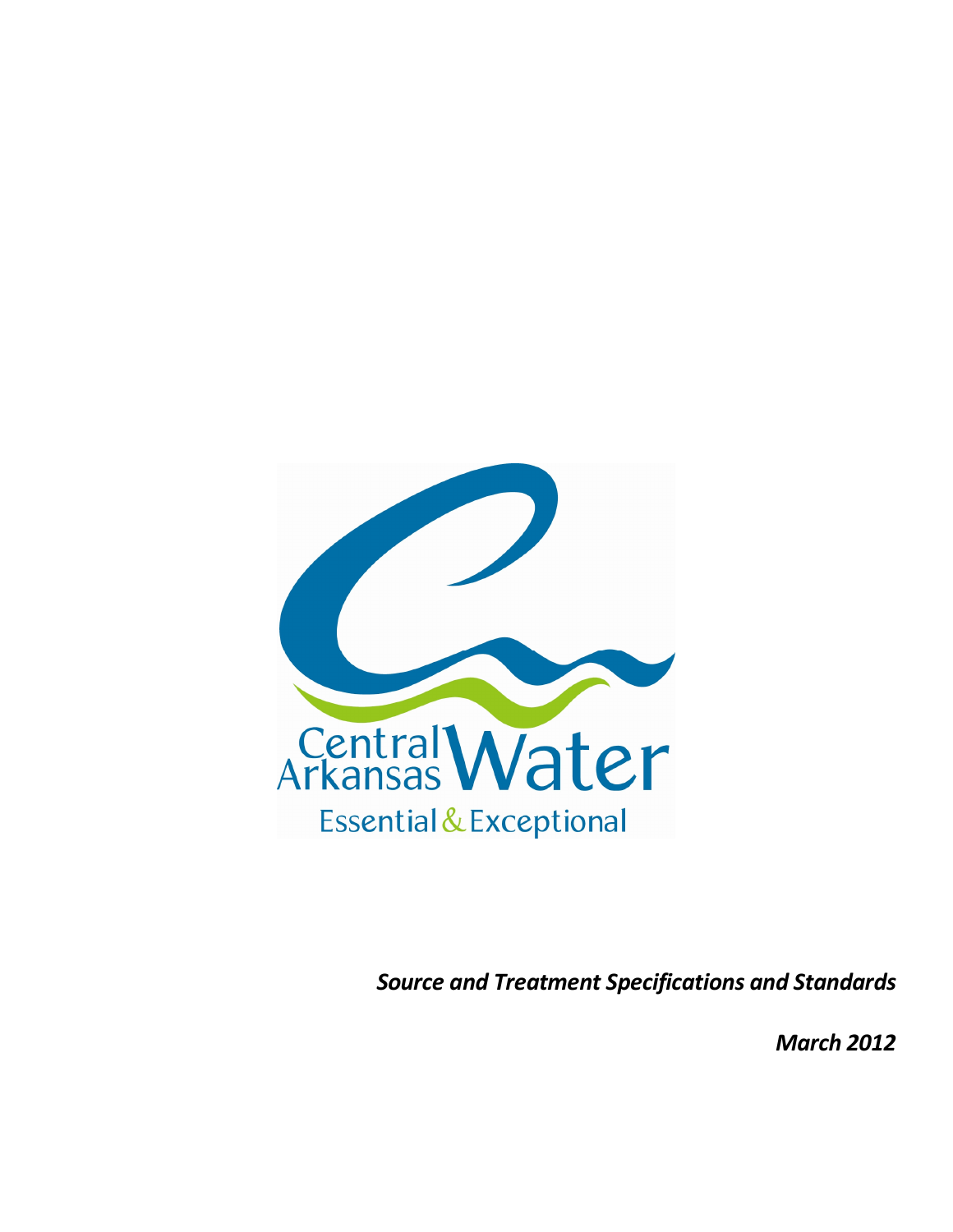This document contains specifications and standards for items that are not listed in the CAW Engineering Construction Specification Document. Items will be listed in the three separate forms. If an item is listed as **ONLY,**  that is the only brand name that is acceptable. If an item is listed with a generic description, then any brand name is acceptable as long as it meets the applied description. If an item is listed with a manufacture number and the words **OR EQUAL**, then any brand name is acceptable as long as it meets the applied description; in the case CAW supplies a manufacturer's number as a point of reference only.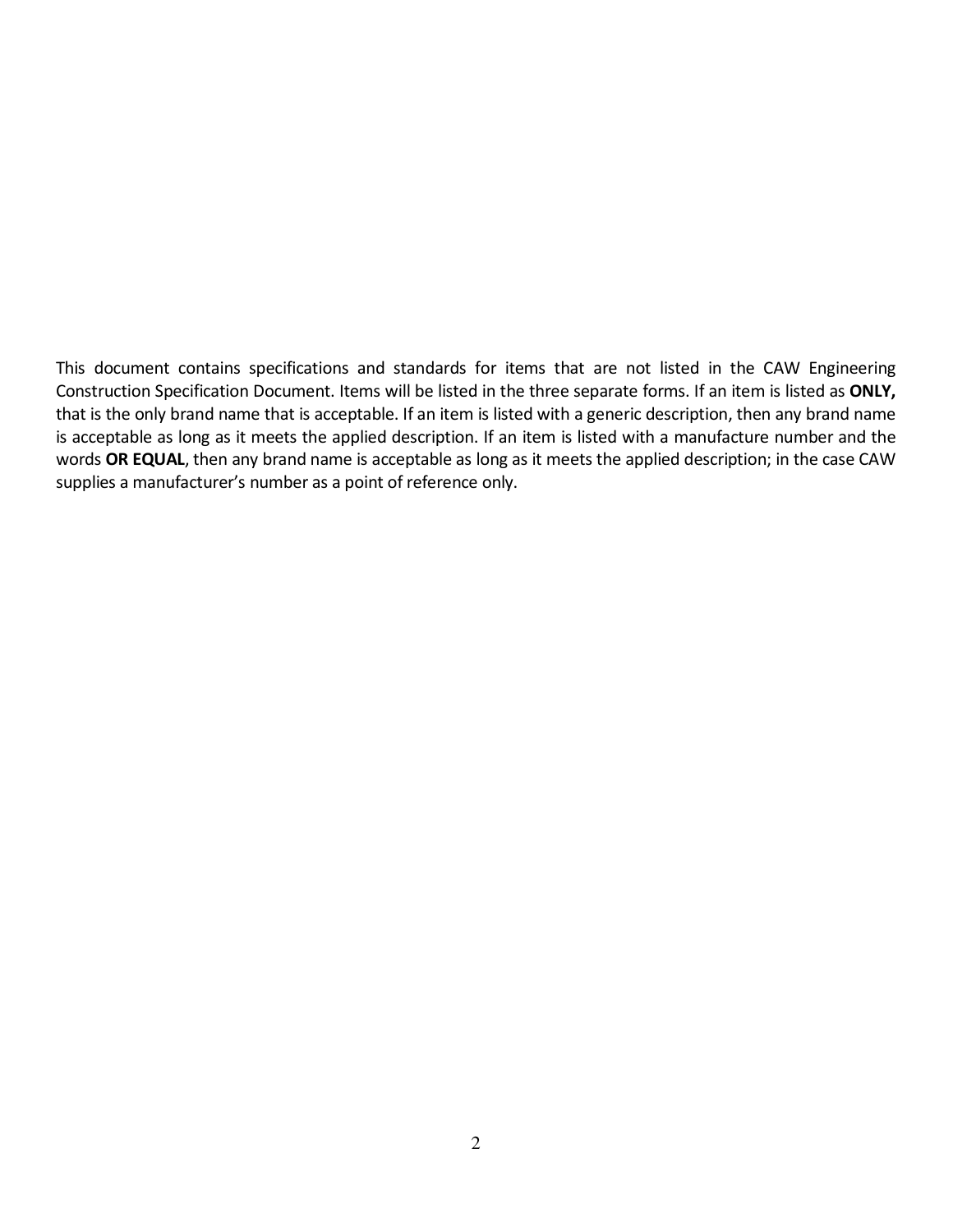# **Low Range Online Turbidity Unit Specifications & Standards**

## **1. General**

- **1.1** These specifications are intended to set a standard for the online Turbidity unit purchased or installed for **Central Arkansas Water**. Specifications for material not included in these specifications shall be included in other specifications or plans and will be furnished on request. These general and detail specifications are subject to revision from one project to another. The **CONTRACTOR** shall make himself familiar with the current revision.
- **1.2 Central Arkansas Water** must approve all material prior to installation.
- **1.3** Any reference to specifications published by other agencies shall refer to the latest edition or revision of such specifications as of the date of advertising for bids.

### **2. Definitions**

- **2.1** The term "as specified" shall mean as specified by the **Central Arkansas Water** in plans, proposals, other specifications, and written or oral instructions.
- **2.2** The term "or equal" shall mean that the proposed material or item shall perform adequately the duties imposed by the general design and is of the same or equal design, substance, and function to that specified by using the name of a product manufacturer, or vendor. **Central Arkansas Water** shall make final approval of such items or materials.

### **3. Online Turbidity Unit Specifications**

- **3.1 Online Turbidity Unit shall be Hach 1720E or latest version of that model.**
- **3.2** The turbidimeter shall be a microprocessor-based, continuous reading, on-line nephelometric instrument.

#### **The turbidity unit shall MEET include the following MINIMUM protection functions:**

- Range
- 0.001-100 Nephelometric Turbidity Unit (NTU)
- Accuracy
	- (Defined according to ISO 15839.) ±2% of reading or ±0.015 NTU (whichever is greater) from 0 to 40 NTU; ±5% of reading from 40 to 100 NTU
- Displayed Resolution
	- 0.0001 NTU up to 9.999 NTU; 0.001 NTU from 10.000 to 99.999 NTU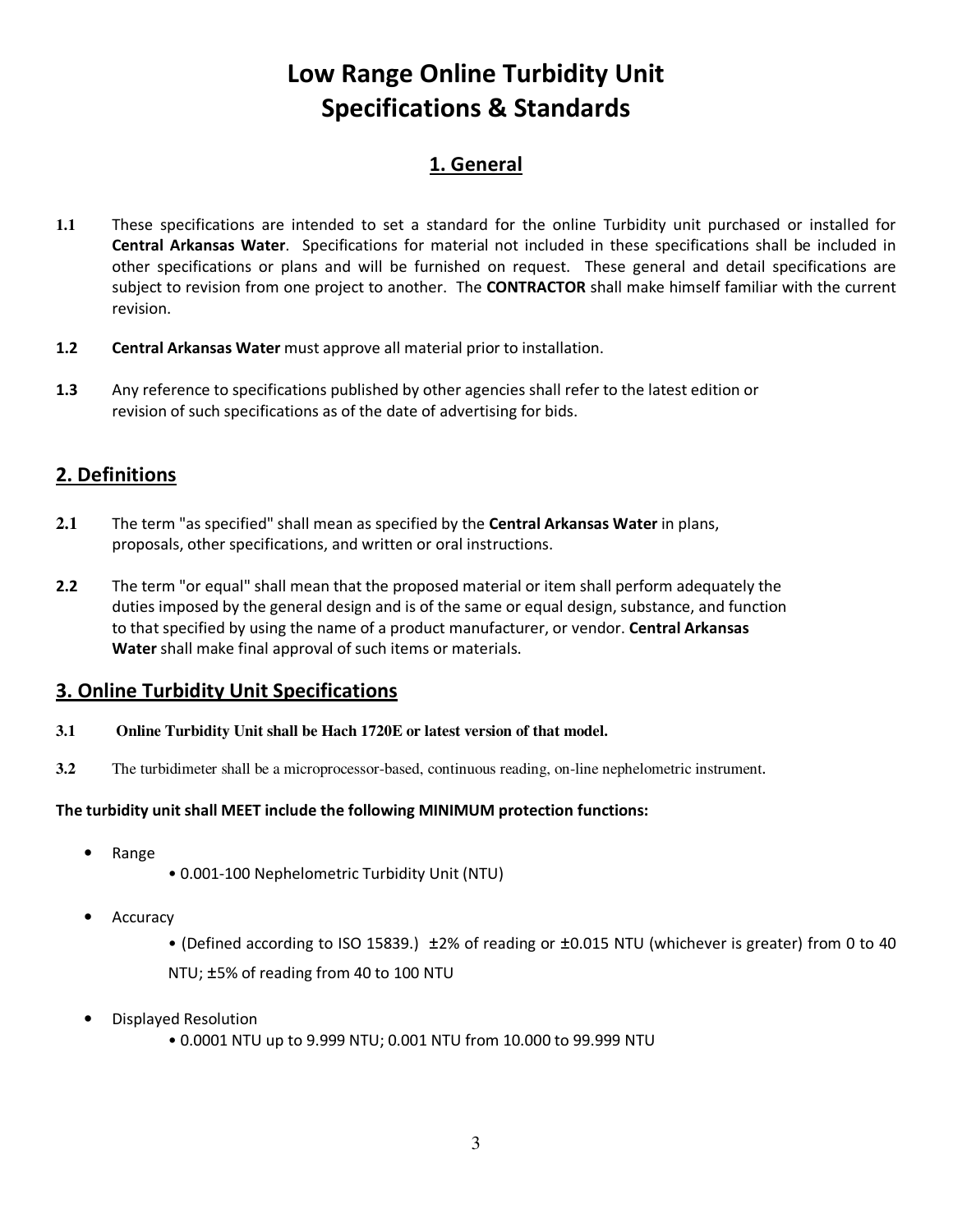- Repeatability
	- (Defined according to ISO 15839.) Better than ±1.0% of reading or ±0.002 NTU, whichever greater
- Response Time
	- Initial response in 1 minute, 15 seconds for a full-scale step change
- Signal Average Time
	- User selectable from 6, 30, 60, 90 seconds; default 30 seconds
- Sample Temperature
	- 0 to 50°C (32 to 122°F)
- Sample Flow Required
	- 200 to 750 mL/minute (3.1 to 11.9 gal/hour)
- Operating Temperature
	- •Single sensor system:

0 to 50°C (32 to 122°F)

•Two sensor system:

0 to 40°C (32 to 104°F)

- Operating Humidity
	- 5 to 95% non- condensing
- Storage Temperature
	- -20 to 60°C (-4 to 140°F)
- Power Requirements
	- 100 230 Vac, 50/60 Hz, auto selecting; 40 VA
	- Sample Inlet Fitting
		- ¼" NPT female" compression fitting (provided)
- Drain Fitting
	- ½ " NPT female, ½ " hose barb (provided)
- Recorder Outputs
	- Two selectable for 0-20 mA or 4-20mA; output span programmable over any portion of the 0-100 NTU range; built into the sc 200 controller.
- Alarms
- Three set-point alarms, each equipped with an SPDT relay with unpowered contacts rated 5A resistive load at 230 Vac; built into the sc200 controller
- **Enclosure** 
	- •NEMA-4X (indoor)/IP66 Controller
- **Compliance** 
	- Standard Methods 2130B, USEPA 180.1, Hach Method 8195
- **Certifications** 
	- Safety:

Listed by ETL to UL 61010A-1: Certified by ETL to CSA C22.2 No. 1010.1: CE certified by Hach Company to En 61010-1

- Immunity:
	- CE certified by Hach Company to EN61326 (Industrial levels)
- **Emissions** 
	- Class A: EN 61326, CISPR 11, FCC Part 15, Canadian Interference-Causing Equipment
	- Regulation ICES-003
- **Mounting** 
	- Turbidimeter body and head assembly: wall and floor stand.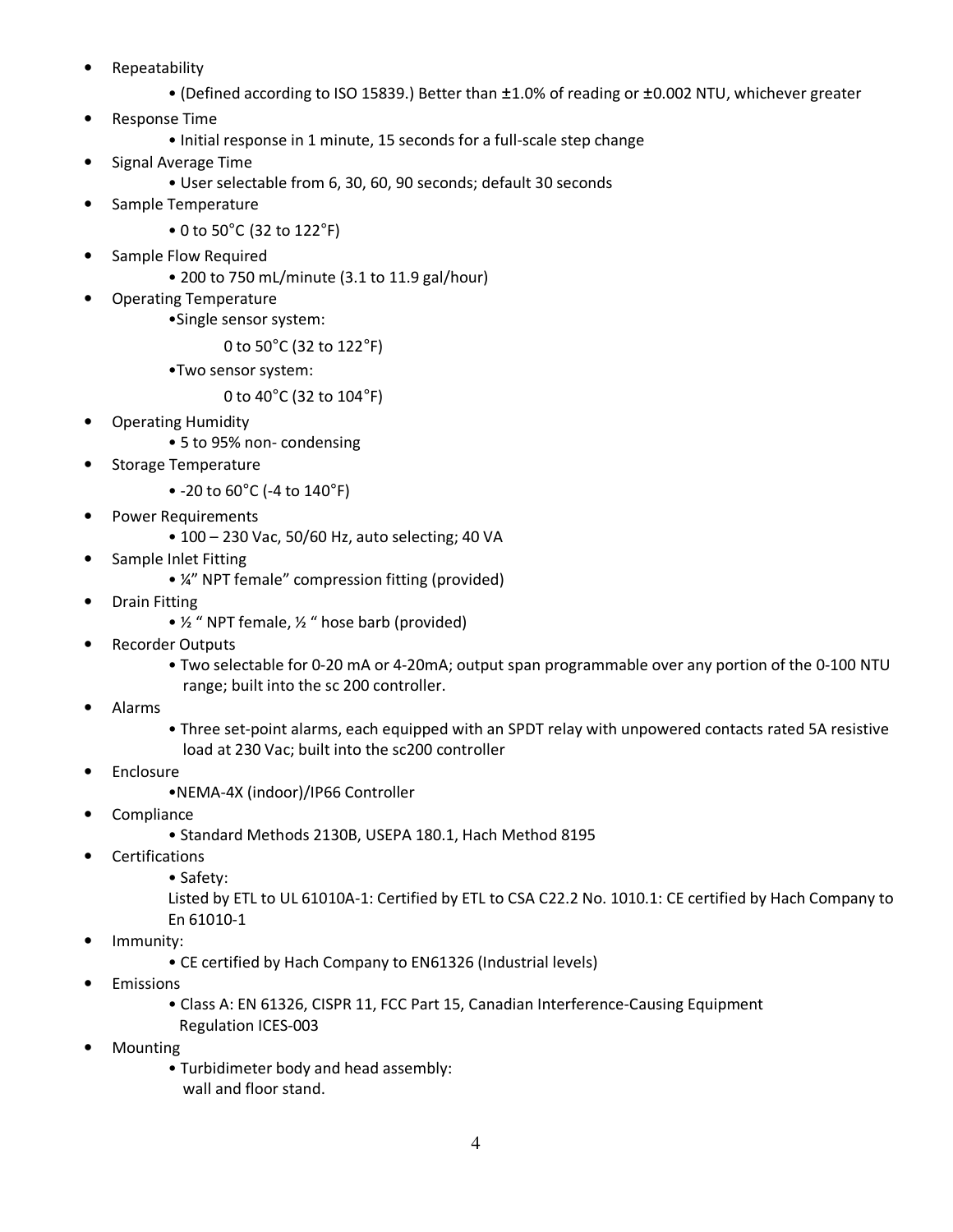• Turbidimeter body and cap: • 25.4 X 30.5X 40.6 cm (10X12X16 in.)

# **Surface Scatter Turbidity Unit Specifications & Standards**

## **4. General**

- **4.1** These specifications are intended to set a standard for the Surface Scatter Turbidimeter purchased or installed for **Central Arkansas Water**. Specifications for material not included in these specifications shall be included in other specifications or plans and will be furnished on request. These general and detail specifications are subject to revision from one project to another. The **CONTRACTOR** shall make himself familiar with the current revision.
- **4.2 Central Arkansas Water** must approve all material prior to installation.
- **4.3** Any reference to specifications published by other agencies shall refer to the latest edition or revision of such specifications as of the date of advertising for bids.

### **5. Definitions**

- **5.1** The term "as specified" shall mean as specified by the **Central Arkansas Water** in plans, proposals, other specifications, and written or oral instructions.
- **5.2** The term "or equal" shall mean that the proposed material or item shall perform adequately the duties imposed by the general design and is of the same or equal design, substance, and function to that specified by using the name of a product manufacturer, or vendor. **Central Arkansas Water** shall make final approval of such items or materials.

### **6. Surface Scatter Turbidimeter Specifications**

- **6.1 Surface Scatter Turbidimeter shall be Hach Surface Scatter 7 SC or latest version of that model.**
- **6.2** The turbidimeter shall be a microprocessor-based, continuous reading, on-line nephelometric instrument.

#### **The turbidity unit shall MEET include the following MINIMUM protection functions:**

- Range
- 0-999 Nephelometric Turbidity Unit (NTU)
- Accuracy
	- ±5% of reading or ±0.1 NTU (whichever is greater) from 0 to 2000 NTU; ±10% of reading from 2000 to 9999 NTU
- **Resolution** 
	- 0.01 NTU below 100 NTU; 0.1 NTU from 100 to 9999.9 NTU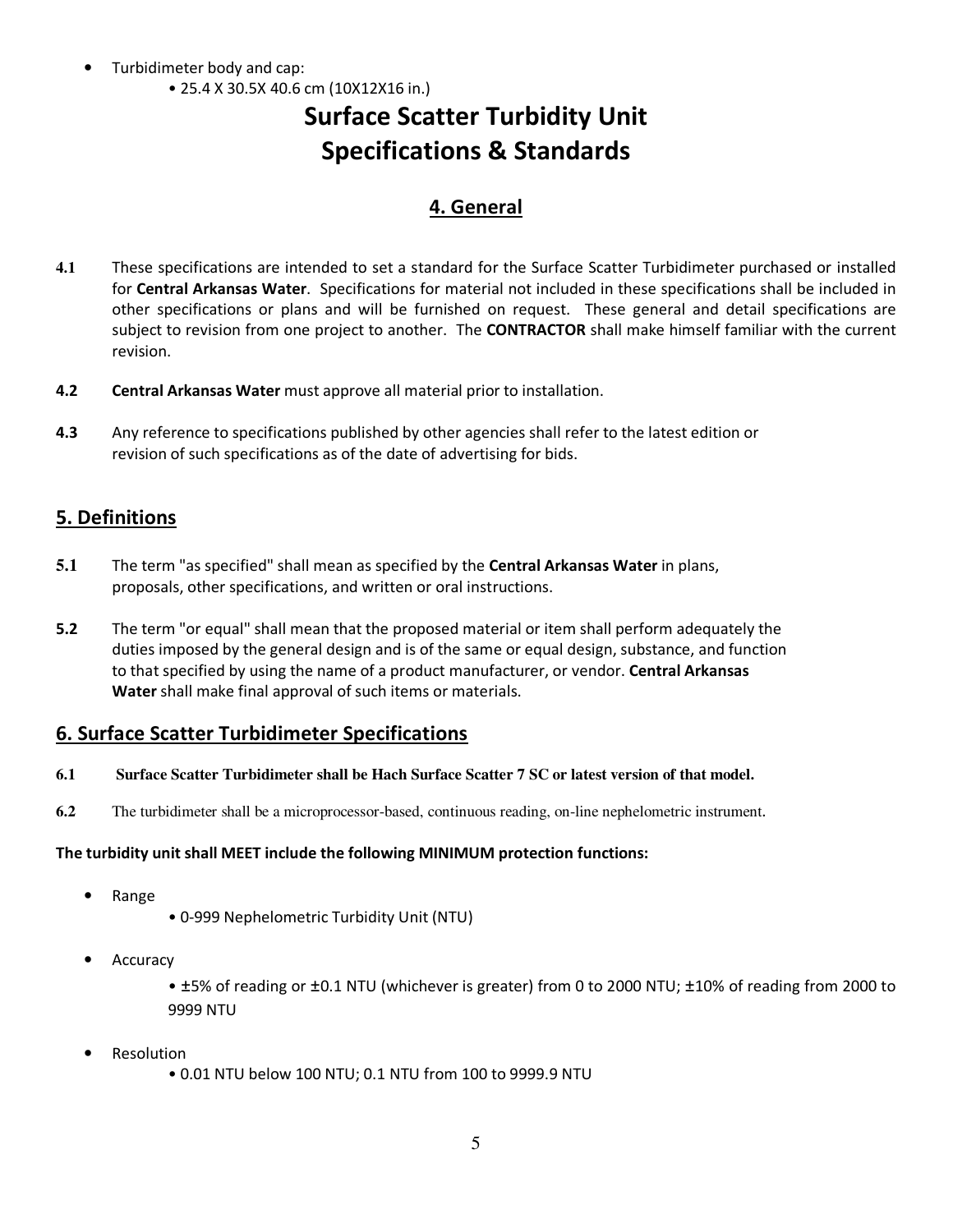- Repeatability
	- ±1.0% of reading or ±0.04 NTU, whichever greater
- Response Time
	- Initial response in 45 seconds
- Signal Average Time
	- User selectable from 6, 30, 60, 90 seconds; default 30 seconds
- Sample Temperature
	- SS7 0 to 50°C (32 to 122°F)
- Sample Flow Required
	- 1.0 to 2.0 L/minute (15 to 30 gal/hour)
- Ambient Temperature
	- 0 to 50°C (32 to 122°F)
- Operating Humidity
	- 5 to 95% non- condensing
- Power Requirements
	- 100 230 Vac, 50/60 Hz, auto selecting; 40 VA
	- Installation Category
		- Category II
- Sample Inlet Fitting
	- ¾" NPT female
- Drain Fitting
	- 1" NPT female
- Body Drain Fitting
	- ¾ " NPT female
- Recorder Outputs
	- Two selectable for 0-20 mA or 4-20mA; output span programmable over any portion of the 0-100 NTU range; built into the sc 200 controller.
- Air Purge Fitting
	- ¾ " compression fitting; 0-50 SCFH airflow clean instrument air.
- **Enclosure** 
	- •NEMA-12 plastic instrument enclosure
- **Mounting** 
	- Wall mount.
	- Turbidimeter body and cap:
		- 64.2 X 67.5X 19.0 cm (25.3 X 26.6 X 7.5 in.)

# **Universal Controller Specifications & Standards**

## **7. General**

**7.1** These specifications are intended to set a standard for the Universal Controller purchased or installed for **Central Arkansas Water**. Specifications for material not included in these specifications shall be included in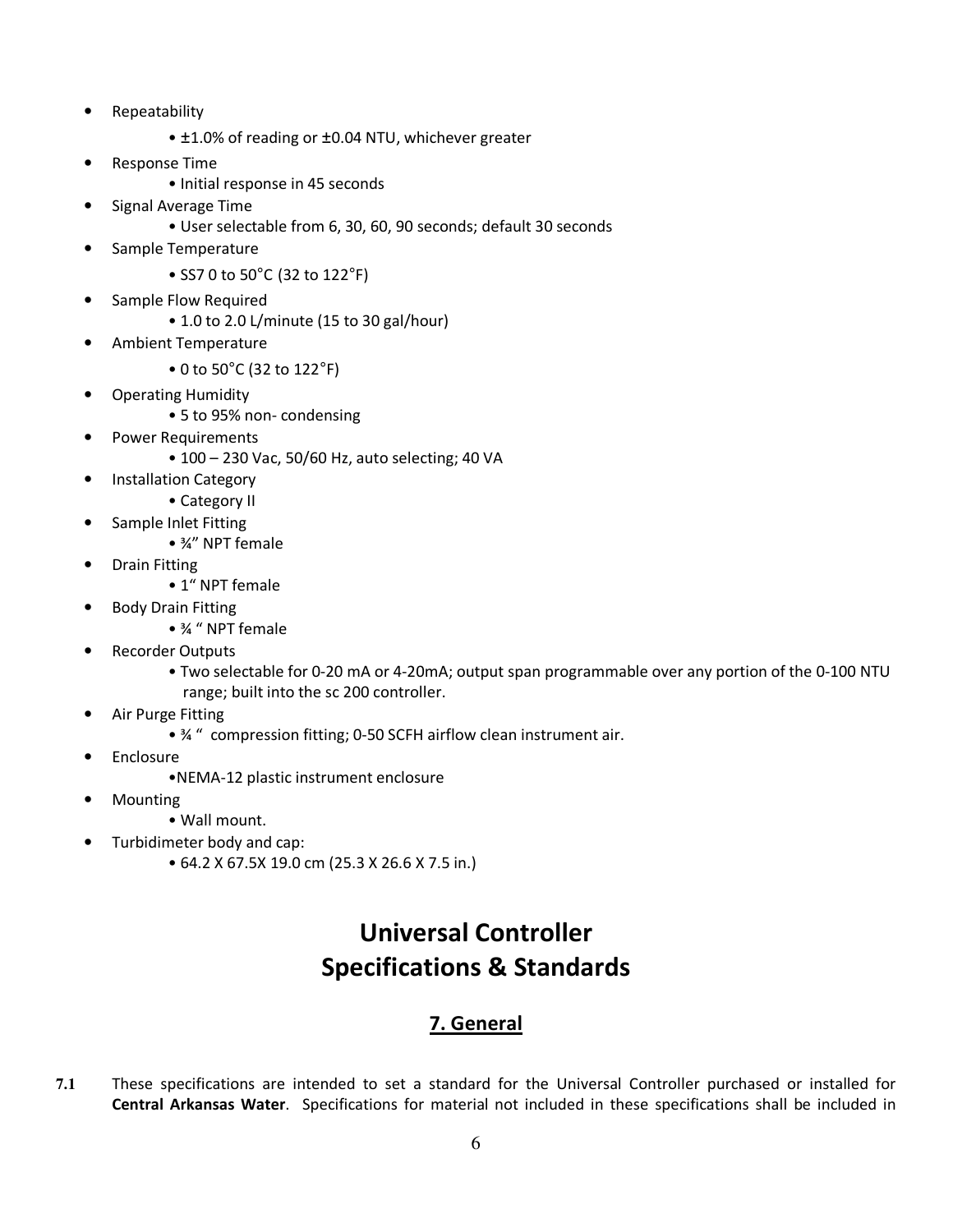other specifications or plans and will be furnished on request. These general and detail specifications are subject to revision from one project to another. The **CONTRACTOR** shall make himself familiar with the current revision.

- **7.2 Central Arkansas Water** must approve all material prior to installation.
- **7.3** Any reference to specifications published by other agencies shall refer to the latest edition or revision of such specifications as of the date of advertising for bids.

#### **8. Definitions**

- **8.1** The term "as specified" shall mean as specified by the **Central Arkansas Water** in plans, proposals, other specifications, and written or oral instructions.
- **8.2** The term "or equal" shall mean that the proposed material or item shall perform adequately the duties imposed by the general design and is of the same or equal design, substance, and function to that specified by using the name of a product manufacturer, or vendor. **Central Arkansas Water** shall make final approval of such items or materials.

#### **9. Universal Controller Specifications**

**9.1 Universal Controller shall be Hach SC200 Digital Controller or latest revision of that model.** 

#### **The Universal Controller shall MEET include the following MINIMUM protection functions:**

- The controller provides connections for up to 29 Hach digital and analog sensor families for 15 different parameters.
- The controller is available with the following power requirements:
	- $\circ$  AC powered: 100 to 240 Vac  $\pm 10\%$ , 50/60 Hz; 15 W with 7 W sensor/network card load, 37 W with 25 W sensor/network card load.
	- o 24 Vdc powered: 24 Vdc, -15%, +20%; 16 W with 7 W sensor/network card load, 34 W with 25 W sensor/network card load (optional Modbus RS232/RS485 or Profibus DPV1 network connection).
- The controller uses a menu-driven operation system.
- The controller display is graphic dot matrix LCD with LED backlighting.
- The controller is equipped with a real-time clock.
- The controller is equipped with two security levels.
- The controller is equipped with a data logger with RS-232 capability.
- The controller is equipped with an SD card reader for data download and controller software upload.
- Four electromechanical, UL rated, SPDT relays (Form C) are provided for userconfigurable contacts rated 100 to 230 Vac, 5 Amp at 30 Vdc resistive maximum.
	- o The following can be programmed:
	- o Alarm
	- o Warning
	- o Timer/scheduled cleaning
	- o Feeder control
	- o Event control
	- o Pulse width modulation
	- o Frequency modulation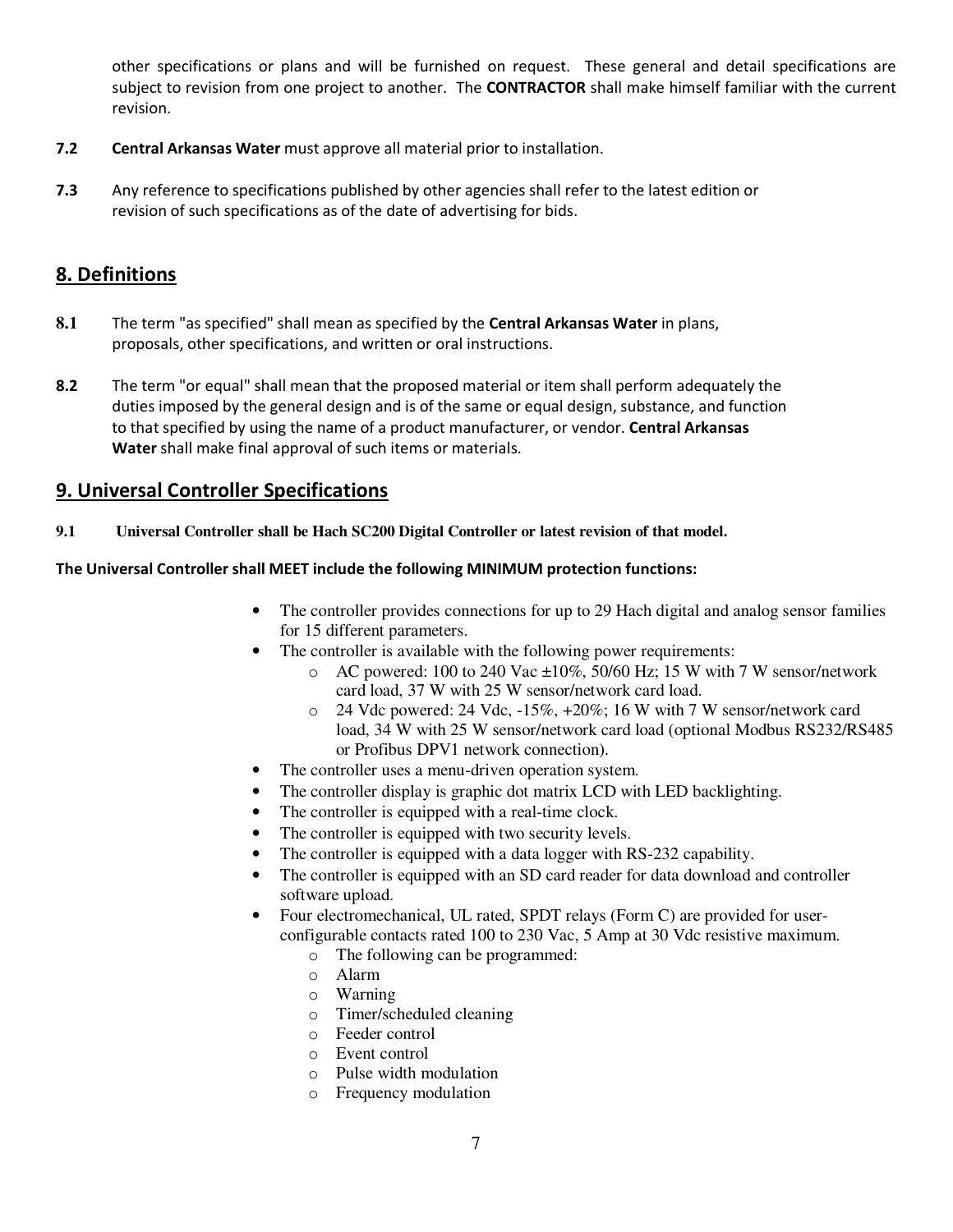- The following can be assigned:
	- o Primary value measurement I
	- o Secondary value measurement I
	- o 3rd value measurement I
	- o 4th value measurement I
	- o Primary value Measurement II
	- o Secondary value measurement II
	- o 3rd value measurement II
	- o 4th value measurement II
	- o Real time clock
	- o Calculated values
- Two analog 0/4-20 mA outputs are provided with a maximum impedance of 500 ohms.
	- 1) The following can be programmed:
	- 2) Alarms:
	- o Low alarm point
	- o Low alarm point deadband
	- o High alarm point
	- o High alarm point deadband
	- o Off delay
	- o On delay
	- 3) Controls:
	- o Linear
	- o Bi-linear
	- o Logarithmic
	- o PID
- The following can be assigned:
	- o Primary value measurement I
	- o Secondary value measurement I
	- o 3rd value measurement I
	- o 4th value measurement I
	- o Primary value measurement II
	- o Secondary value measurement II
	- o 3rd value measurement II
	- o 4th value measurement II
	- o Calculated values
- The controller can be equipped with four additional 4-20 mA outputs with a maximum impedance of 500 ohms.
- The controller can be equipped with the following forms of communication:
	- o MODBUS RS-232
	- o MODBUS RS-485
	- o Profibus DP
- All user settings of the controller are retained for 10 years in flash memory.
- The controller is equipped with a system check for:
	- o Power up test (monitoring and shutdown)
	- o Total power draw
	- o Memory devices
	- o Temperature mother board
- **Equipment** 
	- o Materials
		- Housing: polycarbonate, aluminum (powder coated), and stainless steel